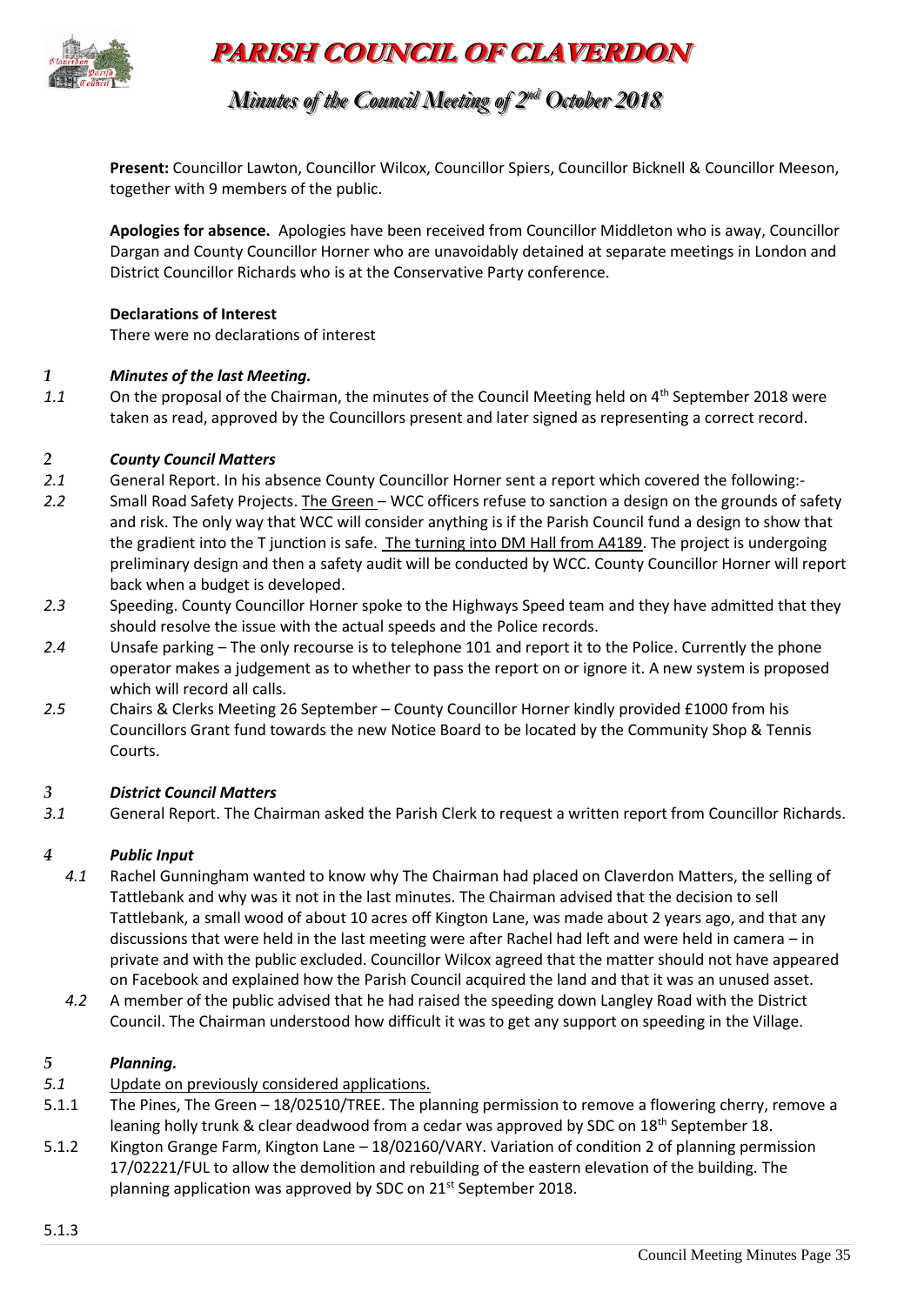#### *5.2* Applications Responded to Inter-meeting

5.2.1 St Michael & All Angels Church Claverdon – 18/02774/TREE. T1 Holly Fell. The Councillors reviewed the application and after due consideration made a response of No Representation.

## *5.3* Applications for Discussion at this meeting.

- 5.3.1 Elmwood Langley Road 18/02569/FUL. Proposed single storey side extension to enlarge the existing Kitchen/Diner. Replacement pitched roof car port. Relocation of outside toilet & new shed. After consideration by the Councillors, a decision was made to submit a response of No Representation.
- 5.3.2 Hope Cottage, The Green 18/02471/TREE T1 Beech tree Fell. After consideration by the Councillors, a decision was made to submit a response of No Representation.
- 5.3.3 The Old Vicarage, Church Road, Claverdon 18/02832/TREE. Work to 12 trees including the felling of 2 Scots Pine & 1 Silver Birch tree. After consideration by the Councillors, a decision was made to submit a response of No Representation.

#### *5.4* Other Planning Issues

5.4.1 Land off Langley Road Claverdon - 18/01410/FUL. Change in site levels to paddock (in connection with adjoining housing development). SDC provided Claverdon Parish Council with the Developer's proposals to address site drainage and reinstatement of the equestrian paddock. As the proposals do not reinstate the paddock, the Parish Council response as a Consultee is that the original objection remains and that the site must be restored to its original state. Richard Jackson was present at the meeting and said that the Company would do what they needed to do to make good, that there was concern about the amount of lorry traffic to put the soil back and the Ecologist says there is no problem in not doing so. He also advised that a Land Engineer says the banks are fine, but if not, they will rectify. Richard Jackson gave an assurance that it will be done properly. The Chairman noted that the proposed rectification work involved only a few inches of topsoil being added which was considered minimal.

Steve Day, the neighbouring property owner, highlighted that there was still a section of land to be removed close to his house and foundations. The land is clay and he had grave concerns over the stability of the land and the effect it will have on his property as no professional advice has been taken from geologists, hydrologists etc. and such a report was needed. Richard Jackson said he would get the report to Steve Day and was happy to provide it. The Chairman advised that as these documents had not been sent to Stratford District Council, they should be sent now, so that the Parish Council could also consider the content, and that it would appear sensible to put up a retaining wall. Councillor Wilcox & Councillor Meeson stated that planning permission should have been sought before any soil was removed. The Chairman concluded that the Parish Council would not remove their objection, as it is not safe to do so, the stability of the land remained in question and it was an intrusion into the greenbelt. A resident asked whether following a report showing the land structure to be safe and the neighbouring property unaffected, will the Parish Council still object to the proposed plans? The Chairman advised that if all the professional reports are sent to SDC and they agree with them, they will revert to the Parish Council asking us to reconsider our position. It is likely that the matter will be referred to a Committee Meeting scheduled for 17<sup>th</sup> October 18.

- 5.4.2 The Fieldings Langley Road Update awaited from the Enforcement Officer at SDC
- 5.4.3 Breach Lane Building of 3 Social Houses. Councillor Wilcox asked Richard Jackson if they were planning to reinstate the ditch along Breach Lane or replace it with a drainage pipe. Richard Jackson said they were not going to reinstate the ditch. The Chairman advised that WCC will ensure that the developer does what he should.

## *6* **Neighbourhood Plan**

The Steering Group met on 17<sup>th</sup> September to conclude all the changes to the draft Neighbourhood Plan. The Neighbourhood Plan Steering Group will meet again as soon as they have a final draft to review as a group at the next meeting. This is most likely to be in the next 2 weeks. Work has commenced on the Basic Conditions Statement. Once the final draft of the Neighbourhood Plan is concluded the Steering Group will commence work on the Consultation Statement. Tony Rodger asked The Chairman for timescales to complete the whole process. The Chairman estimated these to be circa 6 months, but to keep in mind that the Cabinet Meetings are only held every 2 months.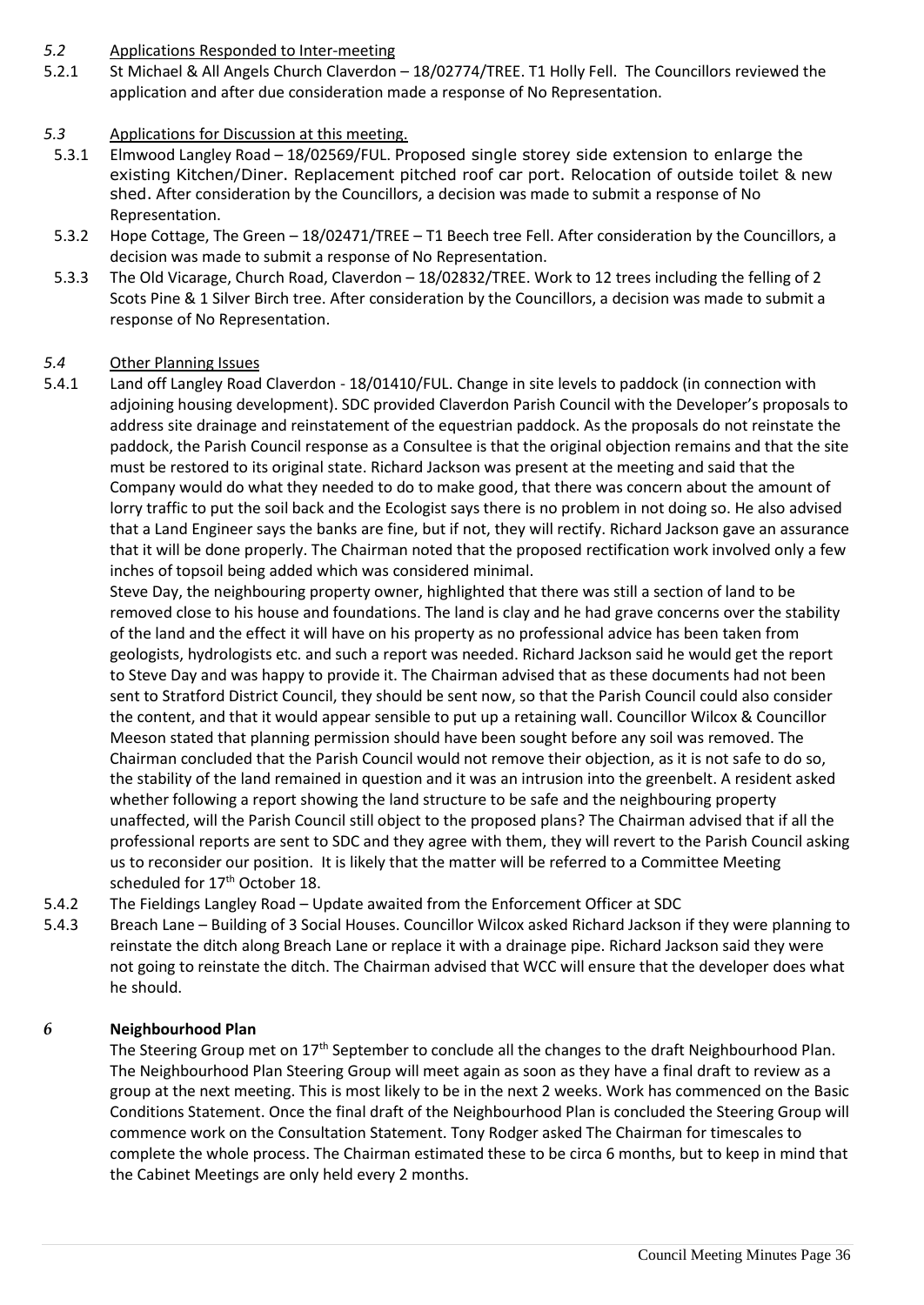## *7* **Policing & CLASP & CASE**

- *7.1* Councillor Spiers updated the Meeting. High Viz jackets have been secured, along with the leaflets explaining the ANPR cameras which will enable CASE to do house to house visits to explain the project benefits. Councillor Bicknell requested details also be placed on all the notice boards.
- *7.2* Speeding in Claverdon. Tony Rodger had received, through a local MP, a response from WCC with their opinion on speeding on the A4189. The response places responsibility with the Police and distances itself from any action on the grounds that lighting is insufficient in Claverdon, inadequate budgets, and insufficient instances of personal injury collisions compare to other areas in The County. The Green remains an "accident waiting to happen". The Chairman considered that should the Parish Council make available funds, then any design would be rejected by WCC and it would be wasted money. The situation could be addressed via the Police Crime Commissioner, Philip Seccombe as support is needed to secure a 30mph from Saddlebow Lane to Kington Lane. Councillor Spiers highlighted that the A 4189 was heavily congested every time there was an accident around junction 15 of the M40 and this should now be taken into consideration, along with expected increased traffic from Redditch Distribution Park.

# *8* **Recreation Field**

- *8.1* Update on the Tender Process. 2 of the 3 tenders have been received back. They remain unopened and will be opened in camera after the meeting by the Parish Clerk with Councillors present.
- *8.2* Grant Funding update. The Chairman had not received an update from Anthony Darch however at the end of the Parish Council Meeting, Anthony Darch telephoned to advise that he believed the application should be for £60k to £70k and meet with the Chairman to complete the application within the next 10 days. Councillor Spiers suggested as Henley were renovating their recreation area, it may be financially prudent to consider using the same contractors. The Chairman agreed and noted that the specialist play area companies quotes looked expensive and were well in excess of what he would have expect the costs to be. The Chairman suggested that the equipment in the under 7's play area could be renovated and re. used to reduce costs. The Parish Clerk is reviewing a grant application with WALC for the play area and will discuss these options with Emma Foulerton and her team. A member of the public said how his granddaughter enjoyed the current under 7 facilities and believed a working party could be gathered to organise the repair. The Chairman agreed, and serious consideration will be given to this.
- *8.3* Rachel Gunningham said that she had emailed Emma Foulerton who seemed unsure of what her budget was and referred to an article in the Parish News which said £20k had been raised for the play area. The Chairman advised that the money was part of the "pot" for the refurbishment of the Recreation Ground. How it would be allocated would depend on the ultimate costs and the money for the whole project being in place before work could commence. Rachel Gunningham complained that the play area was taking too long to complete and that the money had been raised long ago.
- *8.4* Councillor Spiers requested the pedestrian gate into the Recreation Field be repaired. Councillors approved The Clerk to arrange a quote.
- *8.5* Update on the possible planning application for the enlarged play area. No update.
- *8.6* Agreement with Sports Clubs Claverdon Football Club have paid the fee for the first half of the season but have not returned a signed contract to use the Recreation Ground despite two requests to do so or advise why there was an issue. Councillor Wilcox requested a letter be sent to the Football Club requesting the returned signed contract, or the Parish Council would deem that acceptance of the contract had been made upon the first instalment having been paid.

## *9* **Footpaths /Bridlepaths**

- 9.1 Access to the Boys Club Field off Breach Lane. A meeting was held internally at Ambition on 26<sup>th</sup> September 2018. The outcome is that Ambition would like the Parish Council and the School to provide proposals for the field and how it can best be used, before considering a meeting at the site. Ambition have verbally advised that they have no insurance in place to cover the use of the field by dog walkers and therefore do not support continued use by dog walkers. Once the Parish Council have Ambition's position in writing, a response can be made. Considering the history of the field, the Chairman hoped that Ambition would gift the site to the Parish Council for the benefit of Claverdon residents. There are various options the Parish Council can consider, but the Chairman advised that these will only be discussed once something in writing had been received from Ambition.
- *9.2* The Map detailing the Parish Footpaths & Bridleways The Parish Clerk and Councillor Spiers have completed the changes to the current map which was viewed at the meeting. Councillor Spiers asked whether the Parish Council would consider granting advertising space on the reverse of the map. After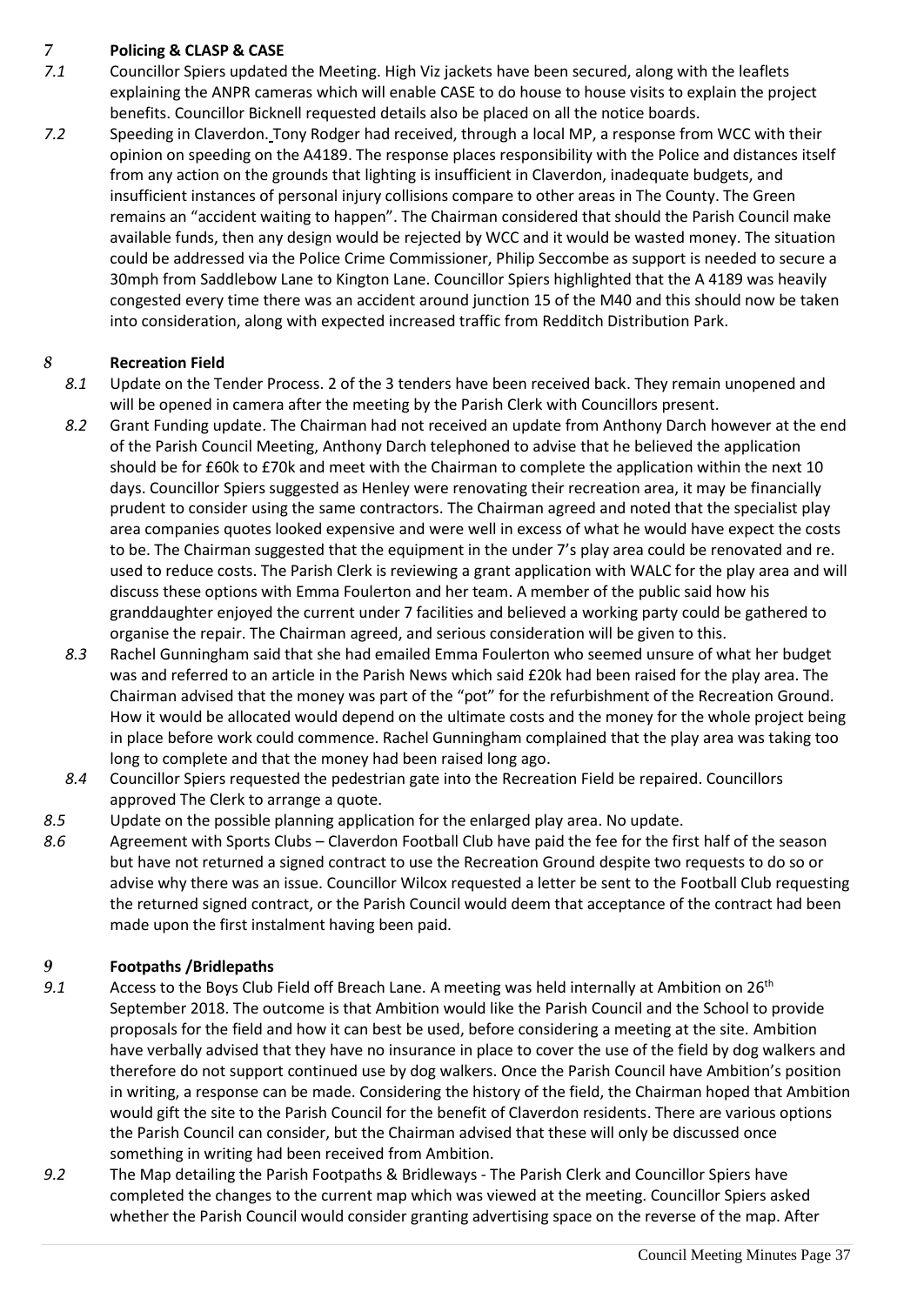consideration, the Meeting agreed to initially offer advertising space to local pubs before securing acceptable quotes for the Parish Council to consider.

#### *10* **Yarningale Common**

- *10.1* A meeting was held with David Cole, an Ecologist from Warwick CC. The meeting looked at how to maintain the view from the Mill Mound, combatting the thistle infestation, benefiting the habitats at some of the 5 ponds, the mowing regime and how to restore some of the original flora to the woodland & grass areas, and some vegetation cut back to increase light to encourage regeneration of the original plant life. Some residents from Yarningale Common, present at the Meeting, and having held informal meetings with David Cole, believed this would at least provide a long term positive ecological improvement to Yarningale Common. Rachel Gunningham was concerned that "bio diversity" meant change and that as resident on Yarningale Common, she did not want to see any change. Councillor Bicknell asked those residents present if their discussions had highlighted any "alarm bells". Confirmation was given that there were none, but that ongoing communication was important and that residents wanted to help. The Chairman requested that anyone who wanted to be on a working party should let himself or The Clerk know by email. The Meeting, having been provided with a draft 30-year contract, considered the draft contract, and are resolved, in principle, to agree the contract subject to a detailed maintenance plan being acceptable to the Parish Council.
- *10.2* Councillor Bicknell requested the railings at one of the entries to Yarningale Common mound be repaired to prevent access by horse riders.

#### *11* **Dorothea Mitchell Hall**

*11.1* County Councillor Horner provided £1000 from the Councillors Grant Fund towards the cost of the new notice board. More competitive quotes are being sought for the new notice board.

#### *12* **General Other matters including any arising from Earlier Meetings and not already covered.**

- *12.1* Claverdon K6 Telephone Kiosk Network Management at WCC have been asked to provide the permits and costings for the relocation of the telephone kiosk several times. Their response is awaited. Councillor Wilcox asked whether it would not be more cost effective to refurbish the kiosk and retain it at its current site. Councillor Meeson originally thought that so too, but on investigation supports its relocation. The Chairman will speak to District Councillor Richards as to why a planning application is needed as costs need to be kept to a minimum.
- *12.2* Claverdon Village Website The cost of hosting the website and support for queries on the new platform for the website is £120.00 plus vat for the forthcoming year. As the current website platform is unwieldy there is a plan to migrate to a new platform to update the website very shortly. The Chairman proposed the approval of the costs and this was supported by Councillors.
- *12.3* Claverdon Gardening Group The planters are in position at the corner of St Michael's Road ready for the plants and bulbs to be added. The Parish Council would just like to thank Steve Kellegher for donating the slabs, cement, brackets, topsoil, grass seed and all of his time putting these in place for free. His generosity and hard work are very much appreciated.
- *12.4* Any other business Councillor Wilcox passed to The Clerk details of a petition to make entering and occupying land without consent a criminal offence. The petition required 100,000 signatures before it will be considered for debate in Parliament. Councillors agreed that details of the petition should be given in the Parish News.

## *13* **Post Received**

*Meeting 02 October 2018 – Correspondence*

| 13.01 | FW: Alcester Police North SNT. Latest Weekly Report. Sunday 2nd September 2018 |
|-------|--------------------------------------------------------------------------------|
|       | The latest Police report showed no incidents for Claverdon.                    |

# **13.02 CWS Broadband Update - September 18**

Email re. events, feedback, gigabyte event re. bringing faster broadband to rural areas.

# **13.03 SDC Enquiry about discussed quarries or mines.**

SDC Enquiry about discussed quarries or mines following a fatality at Bishops Itchington.

**13.04 FW: Alcester Police North SNT. Latest Weekly Report. Sunday 9th September 2018** Suspicious circumstances on Kington Lane involving a small black car - possibly a Corsa - on 1st September 18 Police Priorities Poll - requests to vote to secure Police involvement on issues that affect Claverdon.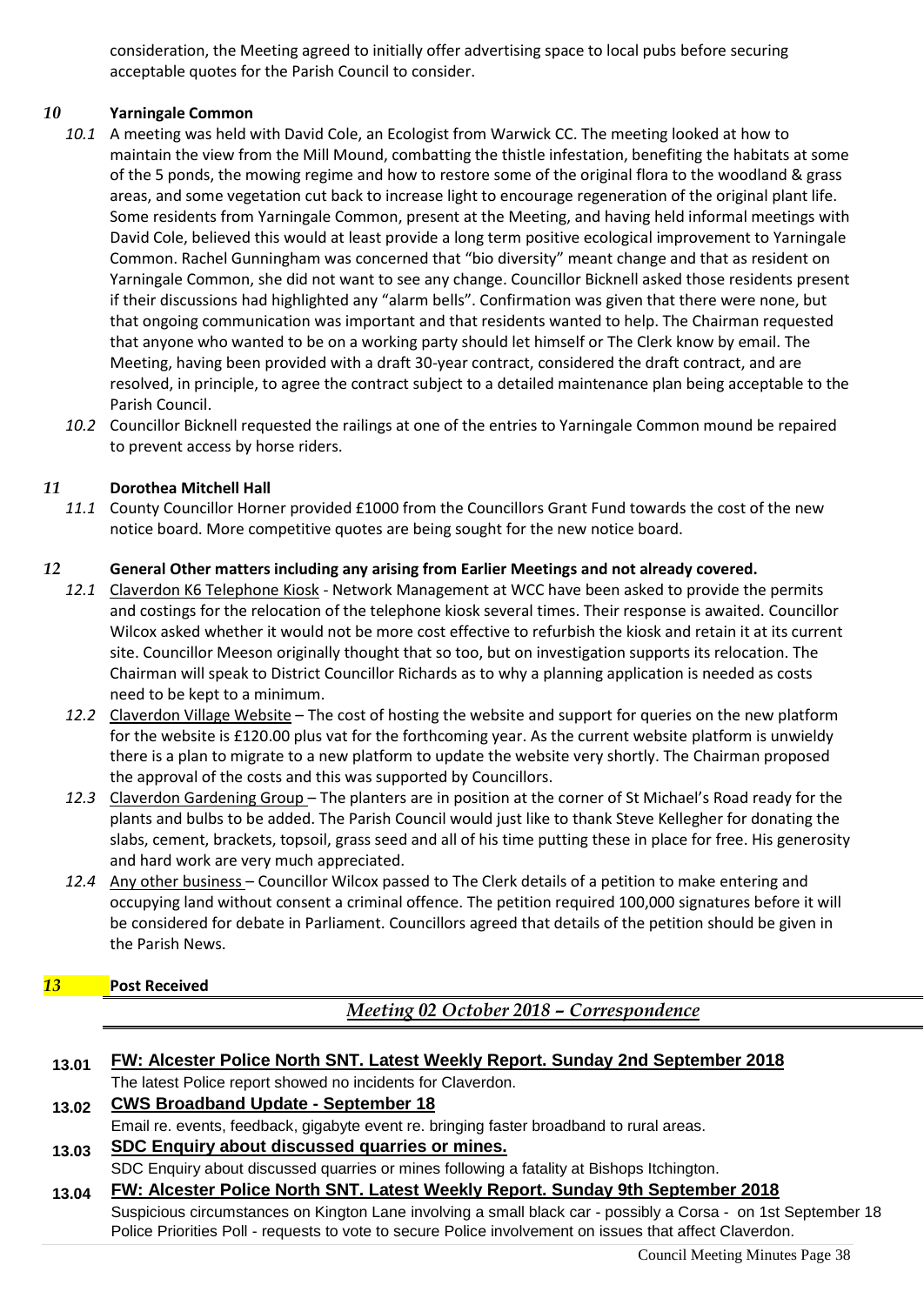## **13.05 County Councillor John Horner's September Report**

The report covers the pressing issue of Social Care, public sector budgets, the Rogue Traders Scheme and support for Careers

#### **13.06 Parish & partnership Briefing - September 18 issue from SDC**

Quarterly update featuring various articles and updates from Stratford District Council

#### **13.07 FW: Alcester Police North SNT. Latest Weekly Report. Sunday 16th September 2018**

Suspicious Circumstances. Langley Road, Claverdon. Noises heard at the end of private drive like someone was trying to open the set of electric gates. Shortly afterwards a vehicle was heard to drive off. No offences disclosed. 11.15pm Thursday 13<sup>th</sup> September.

#### *13.08* **WCC Highways - Road Closure Notice - Candie Humphries**

Temporary closure of Curlieu Lane, Norton Lindsey from A4189 Gannaway Road to Wolverton Road, to vehicular traffic commencing 8th October

#### *13.09* **WALC Community Grant Fund**

WALC have emailed all the details and application form for Parish Council's to apply for the Community Grant fund. A Panel review applications the first week after every quarter. The maximum grant is £8k based upon 20% funding criteria.

#### *13.1* **WALC Annual Report & Invitation to the AGM**

The Annual Report for the year to 31-3-18 and an invitation for 2 members of the Parish Council to attend the Annual General Meeting at Shire Hall Warwick on 17th November 2018

#### *13.11* **FW: Alcester Police North SNT. Latest Weekly Report. Sunday 23rd September 2018**

Suspicious Circumstances reported at St Michaels Close. White transit sized van seen driving around the area & it may have been up to no good. The last part of the registration number was similar to 'G?H'. 3.05pm Wednesday 19th September. 0325 19/09/2018

Burglary Business at Langley Road, Claverdon. Three men wearing Balaclavas seen trying to break into a container on site. A Black Mitsubishi L200 was seen to leave the area. The last three letters of the registration number was 'ZJO'. 5.15pm Tuesday 18th September. 0345 18/09/2018

#### *13.12* **WALC Stratford Area notice of 10-10-18 Meeting & Agenda**

Email from John Crossling attaching the minutes of the last Stratford On Avon area Committee meeting of 24/7/18 & the Agenda for the next meeting to be held at SDC Council Offices on 10/10/18

#### *13.13* **FW: Alcester Police North SNT. Latest Weekly Report. Sunday 30th September 2018**

Vehicle Crime. Kington Lane, Claverdon. Camouflaged Kuboto 900 'Buggy' stolen. Possibly loaded onto a trailer and driven away. 10.50pm Thursday 27th September. 0457 27/09/2018

Suspicious Circumstances. High Croft, Claverdon. Man going door to door selling items. Search of area made by a member of the SNT, who located the man in Langley. The man was reported for not having a Pedlars Licence & his items seized as evidence of the offence. 5.35pm Monday 24th September. 0324 24/09/2018

Attempt Burglary Residential. Morgan Close, Norton Lindsey. Offenders tried to gain access to garden shed. Entry not gained & nothing stolen. Evening of 27<sup>th</sup> September.

**13.14** The Chairman highlighted item 13.09 and recommended that the Councillors apply for more grants on an ongoing basis. Councillor Wilcox supported that position, not just for the Parish Council but also for Dorothea Mitchell Hall siting the example of the Councillors Grant fund, where Henley in Arden organisations had 3 applications registered.